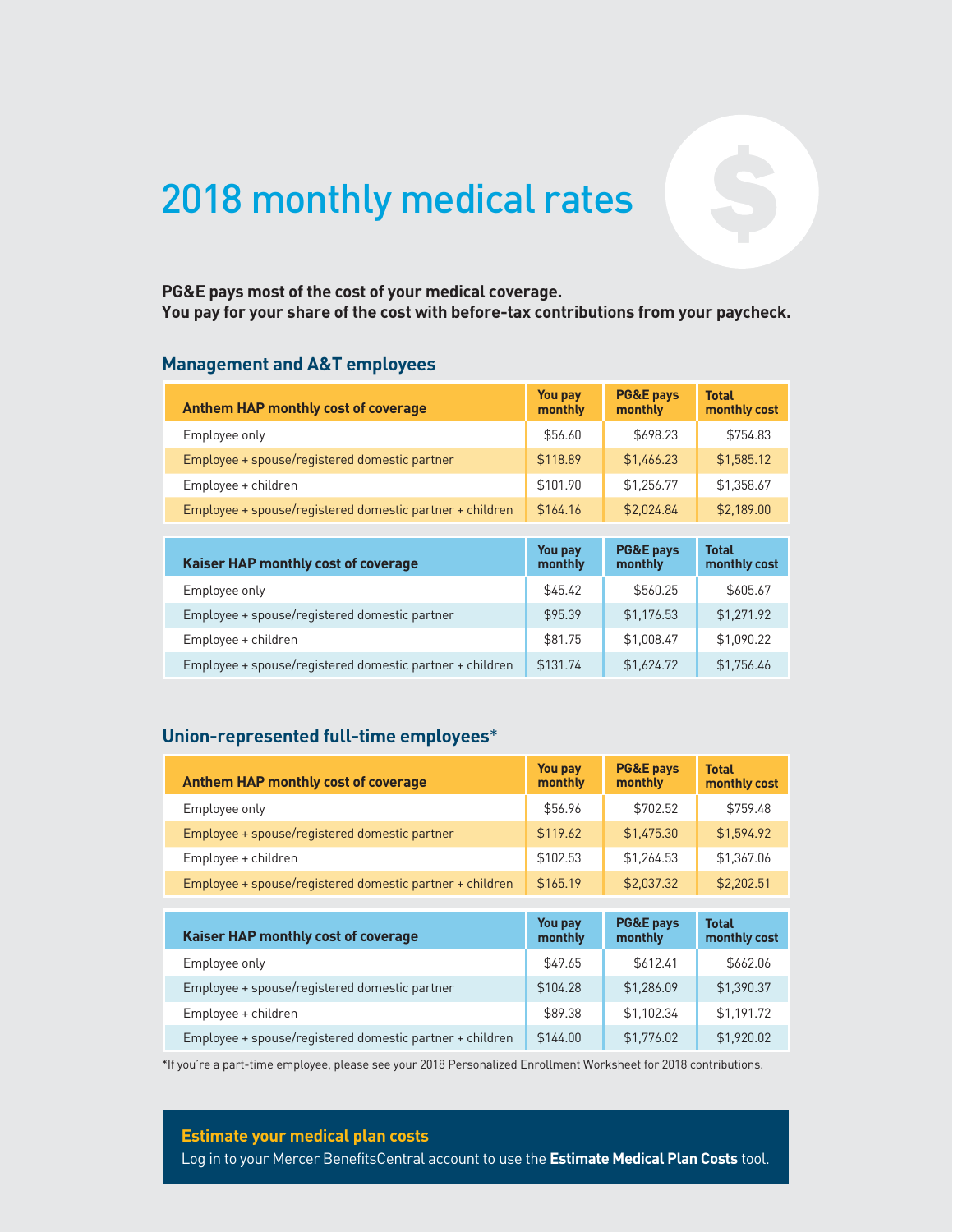# 2018 monthly dental rates

### **Management and A&T employees**

PG&E pays most of the cost of your dental coverage. You pay for your share of the cost with before-tax contributions from your paycheck.

| Monthly cost of dental plan coverage<br><b>Administered by Delta Dental</b> | You pay<br>monthly | PG&E pays<br>monthly | <b>Total</b><br>monthly cost |
|-----------------------------------------------------------------------------|--------------------|----------------------|------------------------------|
| Employee only                                                               | \$4.19             | \$51.62              | \$55.81                      |
| Employee + spouse/registered domestic partner                               | \$8.80             | \$108.38             | \$117.18                     |
| Employee + children                                                         | \$7.54             | \$92.90              | \$100.44                     |
| Employee + spouse/registered domestic partner + children                    | \$12.14            | \$149.69             | \$161.83                     |

### **Union-represented full-time employees**\*

PG&E pays the full cost of dental coverage for full-time employees and their families.

| Monthly cost of dental plan coverage<br><b>Administered by Delta Dental</b> | You pay<br>monthly | PG&E pays<br>monthly | <b>Total</b><br>monthly cost |
|-----------------------------------------------------------------------------|--------------------|----------------------|------------------------------|
| Employee only                                                               | \$0.00             | \$53.43              | \$53.43                      |
| Employee + spouse/registered domestic partner                               | \$0.00             | \$112.19             | \$112.19                     |
| Employee + children                                                         | \$0.00             | \$96.15              | \$96.15                      |
| Employee + spouse/registered domestic partner + children                    | \$0.00             | \$154.91             | \$154.91                     |

\*If you're a part-time employee, please see your 2018 Personalized Enrollment Worksheet for 2018 contributions.

# 2018 monthly vision rates

### **Management and A&T employees**

PG&E pays the full cost of vision coverage for you and your family.

| Monthly cost of vision plan coverage<br>Administered by Vision Service Plan (VSP) | You pay<br>monthly | <b>PG&amp;E pays</b><br>monthly | <b>Total</b><br>monthly cost |
|-----------------------------------------------------------------------------------|--------------------|---------------------------------|------------------------------|
| Employee only                                                                     | \$0.00             | \$6.27                          | \$6.27                       |
| Employee + spouse/registered domestic partner                                     | \$0.00             | \$13.16                         | \$13.16                      |
| Employee + children                                                               | \$0.00             | \$11.30                         | \$11.30                      |
| Employee + spouse/registered domestic partner + children                          | \$0.00             | \$18.20                         | \$18.20                      |

#### **Union-represented full-time employees**\*

PG&E pays the full cost of vision coverage for full-time employees and their families.

| Monthly cost of vision plan coverage<br><b>Administered by Vision Service Plan (VSP)</b> | You pay<br>monthly | PG&E pays<br>monthly | <b>Total</b><br>monthly cost |
|------------------------------------------------------------------------------------------|--------------------|----------------------|------------------------------|
| Employee only                                                                            | \$0.00             | \$5.45               | \$5.45                       |
| Employee + spouse/registered domestic partner                                            | \$0.00             | \$11.42              | \$11.42                      |
| Employee + children                                                                      | \$0.00             | \$9.79               | \$9.79                       |
| Employee + spouse/registered domestic partner + children                                 | \$0.00             | \$15.78              | \$15.78                      |

\*If you're a part-time employee, please see your 2018 Personalized Enrollment Worksheet for 2018 contributions.